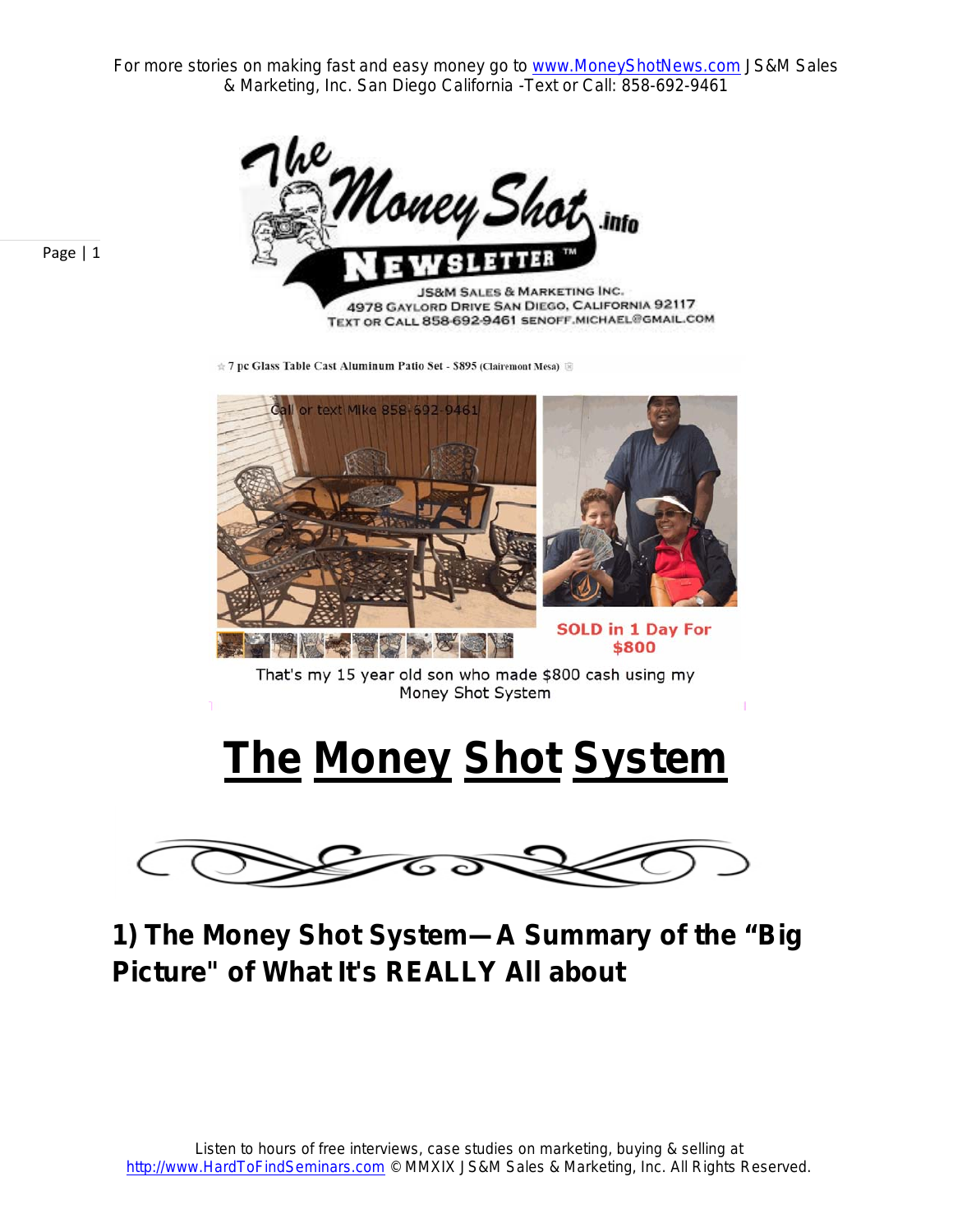

My name is Michael Senoff. I am a father of two teenage sons,

Page | 2 Alan, and Joseph. And with our iPhones in our hands and my 1977 Chevy El Camino, we are in the business of buying & selling anything we can turn into a fast and easy profit.

> We hunt, restore, and sell our finds each month and document the entire process. You'll read our stories and meet and see the people we meet along our exciting journey. And now, you have a life-time opportunity to join in on our never-ending real-life treasure hunt. Inside The Money Shot System you will find and learn all the skills you need to do the same.

Below is a history about how it all started out…

It all started when I moved from Nashville Tennessee to San Diego California. I wanted to go west like our earlier settlers and strike it rich in California. I grew up listening to the Beach Boys and singing and memorizing the words to the hit song 'California Girls'.

Oh yea. That's what I dreamed about and wanted.

Here is a link to an early history of my trip out to California with photos.

Go to <http://www.hardtofindseminars.com/aboutme.htm>

I was living in this one-bedroom apartment down in Pacific Beach in San Diego, California. I was broke! I had a \$3,500 phone bill when longdistance phone calls were still very expensive. And I was trying to market and hustle a skincare product called NuSkin I've learned about in a multilevel marketing industry.

I knew I needed a product I can fully control and something I can hustle on my own, whether it was door to door sales or through selling over the phone.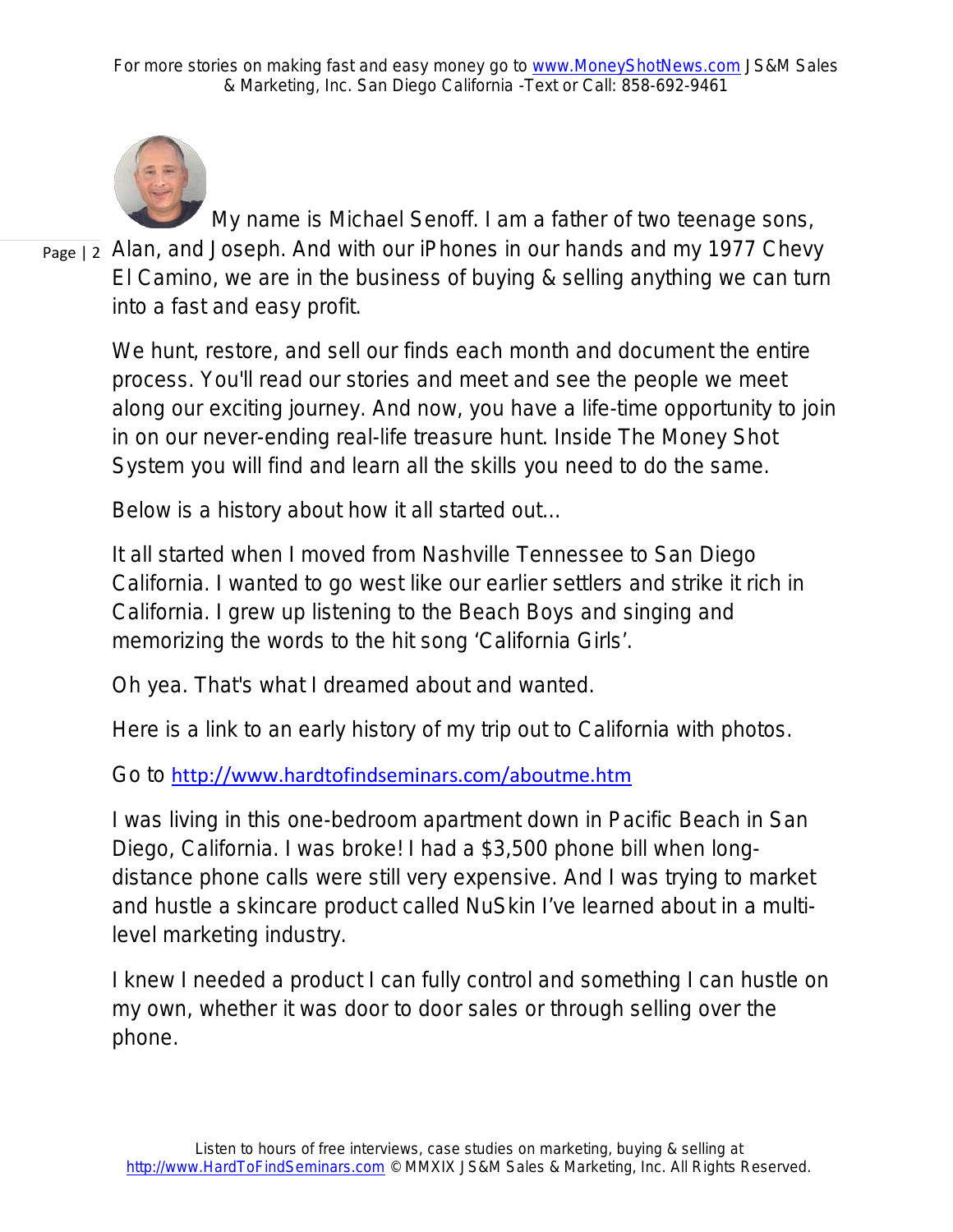And I thereby got into the pen business. I had seen this pen that could detect counterfeit money. You take this pen, you swipe it across a US dollar bill, and if the mark turned yellow, it meant it was a genuine bill. If the mark turned black, it was a counterfeit bill. And I thought, "If I could figure out how to make this damn thing, I could simply go anywhere and sell these things for \$5, \$10 or \$20 bucks."

I ultimately figured out how to make these pens, and I started selling them. Then, like anyone who has a business, I needed to fully understand and learn the essential concepts of marketing. I've always been a student of personal development. I've studied all Zig Ziglar's sales secrets and Bryan Tracy's "The Psychology of Closing the Sale."

I was already somewhat of a learner, but I haven't buckled down to what marketing really was all about. And when I did some research on the subject, I came across Mr. Jay Abraham.

I found something from the early days on the internet and took the plunge to call Mr. Abraham's office. I ended up buying a set of four videos called "My Life and Marketing."

The videos were Jay Abraham's whole story about marketing. I also received a video about Jay's concept of business optimization. It was a presentation given by him for Tony Robbins students. And while watching that stuff, *the lights went on*.

I knew I've found the key to what I was looking for. Keys that went beyond the secrets of closing the sale. It was marketing. Because marketing was everything. It's all about how to get the message out and to do it correctly.

I've learned that this Jay Abraham guy had a \$15,000 seminar. But I had no money. I've gained and learned so much from the first set of videos I've purchased from Jay Abraham that I badly wanted to get the seminar to further my marketing education. And so I ended up doing some networking. I found a guy who attended one of these \$15,000 seminars, and begged him to send me a fax with the names of the people who attended the workshops in California. So, I got the names and the phone numbers of the

Page | 3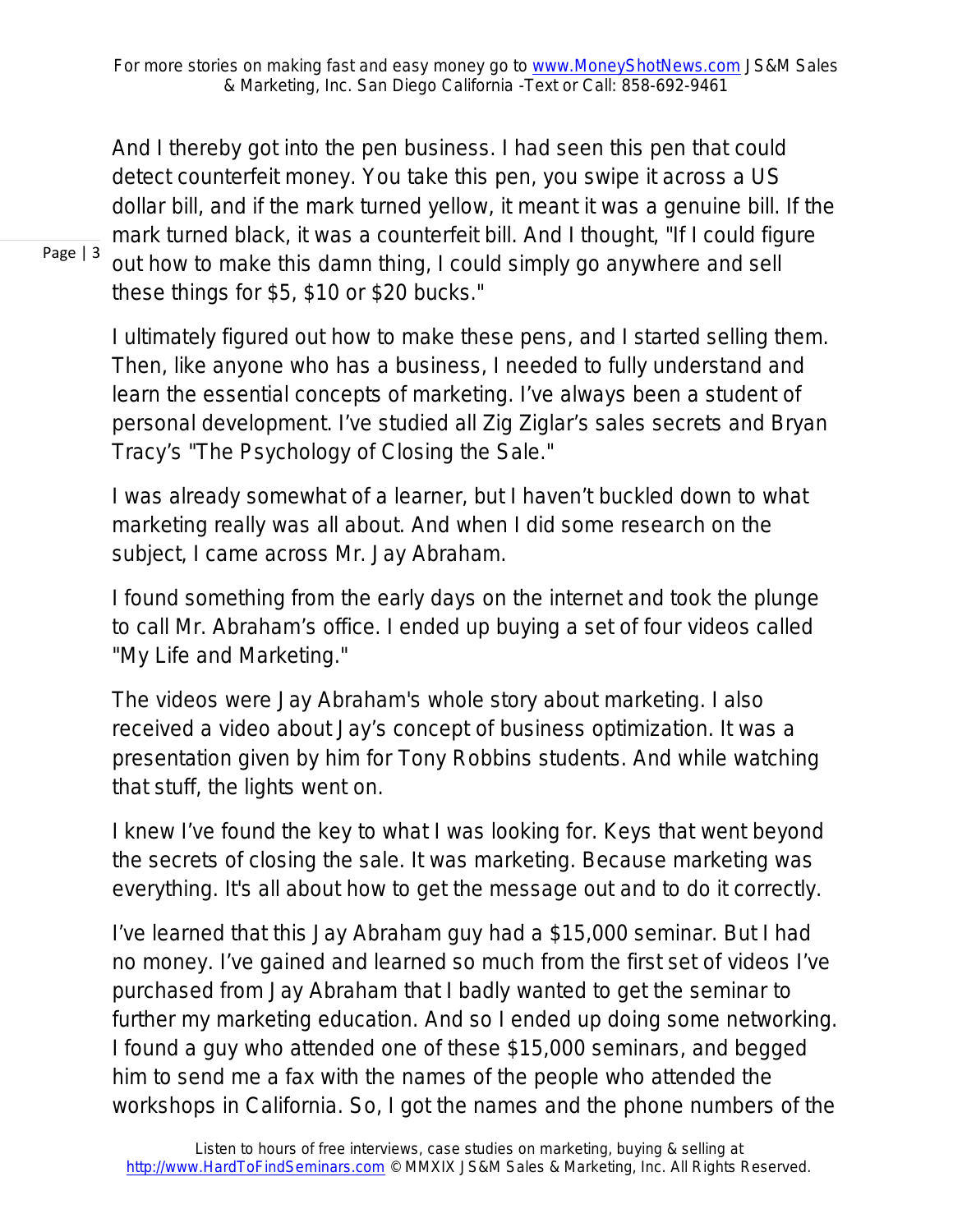people who paid \$15,000 to attend this Jay Abraham 5-day seminar events. When attending a Jay Abraham seminar, you get printed transcripts and copies of the workshop on audio cassette tape. You will arrive back home with a massive box of invaluable stuff.

## Page | 4

I thereby got on the phone, and tracked someone in San Diego who had all the tapes, all the books, all the videos, and all the manuals they've paid \$15,000 for—in perfect condition—and I was able to buy everything for \$50.

I started devouring the material; learning it, studying it, filling my mind, and soaking up all these informative concepts of marketing.

About a year later—now engaged and soon to married—I wanted to buy a big blue barbeque grill called a Kamado. It goes back to Japanese cooking, where they cooked with coals in the ground. You probably have seen the Green Egg. It's a smoker and also a cooker that cooks with propane. And it was a costly grill that cost about \$1,700.

My fiancé at the time did not want me spending the money on the grill, and I said: "Well, I am going to sell my Jay Abraham tapes, and I am going to put them up on eBay." At the time, eBay was kicking butt. Digital cameras had just come out. I had just purchased the very first digital camera. It was called a Sony Mavica. It was an expensive camera costing me \$1,000. This was a camera into which you could slide a hard disc. You could take the picture, and it would transfer the digital image onto this disc.

I was now getting into selling stuff on eBay. I made up set as part of the Jay Abraham materials I've paid \$50 for and put the set up on eBay. It was my first eBay auction, and I sold it for \$1,700 to a guy named Piero in Australia. I think he is still on my list, 20 years later, and then I just did this over and over and over again.

I ended up getting the list of all 900 people who attended the Jay Abraham seminars. And I jumped on the phone calling them up, one by one, saying "I know this is a weird call, but do you by any chance have the Jay Abraham's stuff sitting around?" Because most people who would attend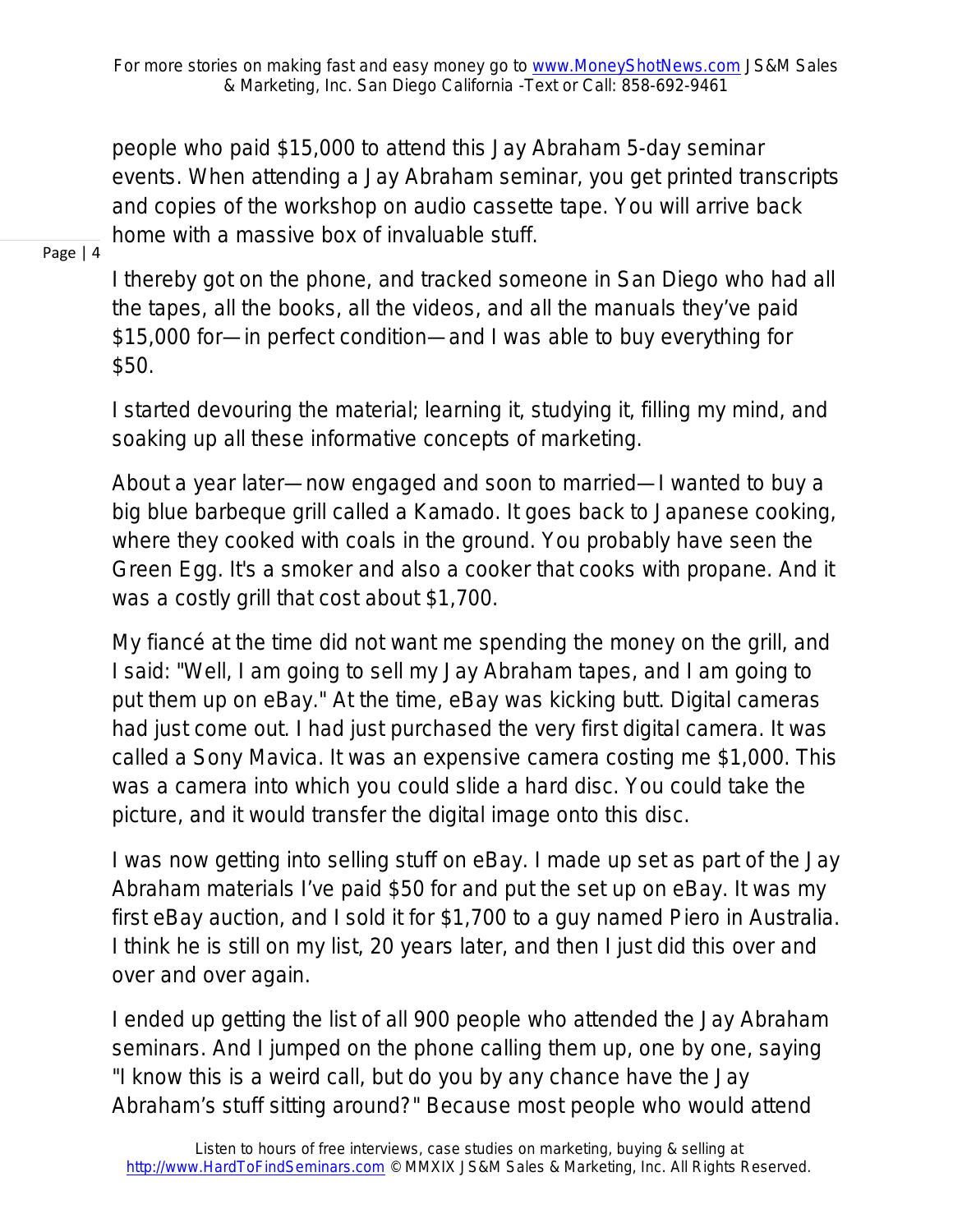the seminar, would arrive home with all that Jay Abraham stuff and do nothing with it. This is how I started buying and reselling old Jay Abraham seminars on eBay, and why I named my web site

Page | 5

"HardToFindSeminars.com." In its origination, it was just a one-page sales letter talking about how I had all these costly retail marketing seminars for pennies on the dollar.

If you search the internet for 'Wayback Machine', you can search websites going back 15 to 20 years. You are able to see what sites looked like from their origination. Anyone can go to the 'Wayback Machine', type in "Hardtofindseminars.com," and find my original letter. I remember, I had no idea how to even put up a message. I had no clue. I had to hire and pay a coach to help me get that letter up, and then he disappeared. End of story… I ultimately just had to learn to do all this stuff on my own.

I wanted to learn how to market my counterfeit money detector pens, my invisible ink marking pens, my vanishing ink pens and my spot remover pens. And I kept studying marketing and needed to build a library of interviews. I will say that the ultimate goal of the conversations was to bring traffic to the site. But primarily, I would interview people about stuff I was interested in, and then the traffic just started building, and the relationships just started growing.

I didn't see anyone else out there who was as crazy enough to try and take on what I was doing because it takes a lot of time and a lot of money. I just built up a small following over the years and that's where I am today. The marketing I've learned helped me a great deal in selling the pens and I applied those marketing strategies to sell them. I still have accounts that buy my pens from 25 years ago that generate income until this day. The tools, including the eBay auction site and my Sony digital camera, helped me make thousands of dollars 26 years ago. And I knew I was selling only one specialized product. eBay was selling millions of items online back then. I was fully convinced a great living could be made by selling online. This is where my love for online selling began.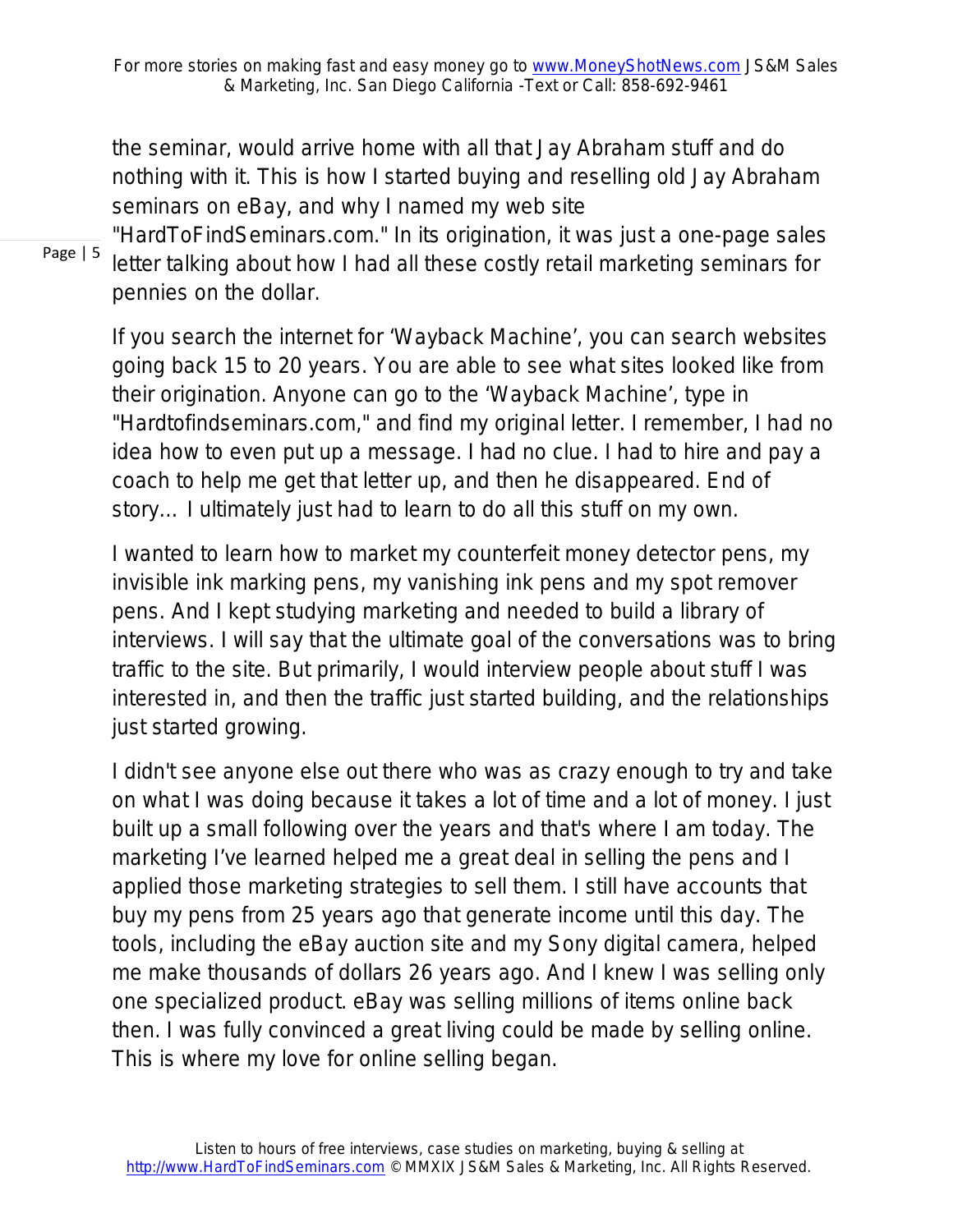I eventually got married and started a family. After my two sons were born, I would take them with me on weekends to garage sales, swap meets, and into and out of thrift stores to teach them the art of buying and selling. It gave us something to do and look forward to each Saturday morning. I would explain the valuable lessons for each find and each sale we've made. I would teach and encourage my boys to negotiate with sellers. I would show them how to ask for what they wanted. It was all good fun, and the kids loved to go out and buy stuff with their Dad. I knew their futures would be uncertain and no matter what work they could find or not find that they could always go out and make money buying and selling. I dearly want to thank my two sons for all of this. Because if it was not for them, you might not be reading this now.

Every day turned into an exciting treasure hunt, and the money was good too. And so I started taking our transactions to the next level. I stated to the money shot to document our finds, have fun along the way, and I now have all the stories here for new students like you.

You can tell your story about a sale, but nothing demonstrates the proof more than a photo of the buyer holding up the cash. And, we've called this the Money Shot. I was a little uncomfortable to ask to take a picture, but most people had no problem with it. I wanted to show you the authentic PROOF that what me and the boys have been doing works like gangbusters. And I could not believe how simple and fun this activity could be. Everyone should be doing this. But… everyone is NOT doing it. They don't understand it. They don't know what to do. They don't know where to start. They need help. And this is the story of why and how I started the Money Shot News.

At the time of this writing, my boys are now 17 and 20 and mostly busy with School. Buying and selling and making great money is NOT that hard. My wife Shelley likes to join me on my rides and she loves the hunt and the extra cash too. The flipping formula is all the same. My stories and case studies will increase your BELIEF that YOU can also do it and that it's possible to sell just about anything if you are willing to take the time. I know

Page | 6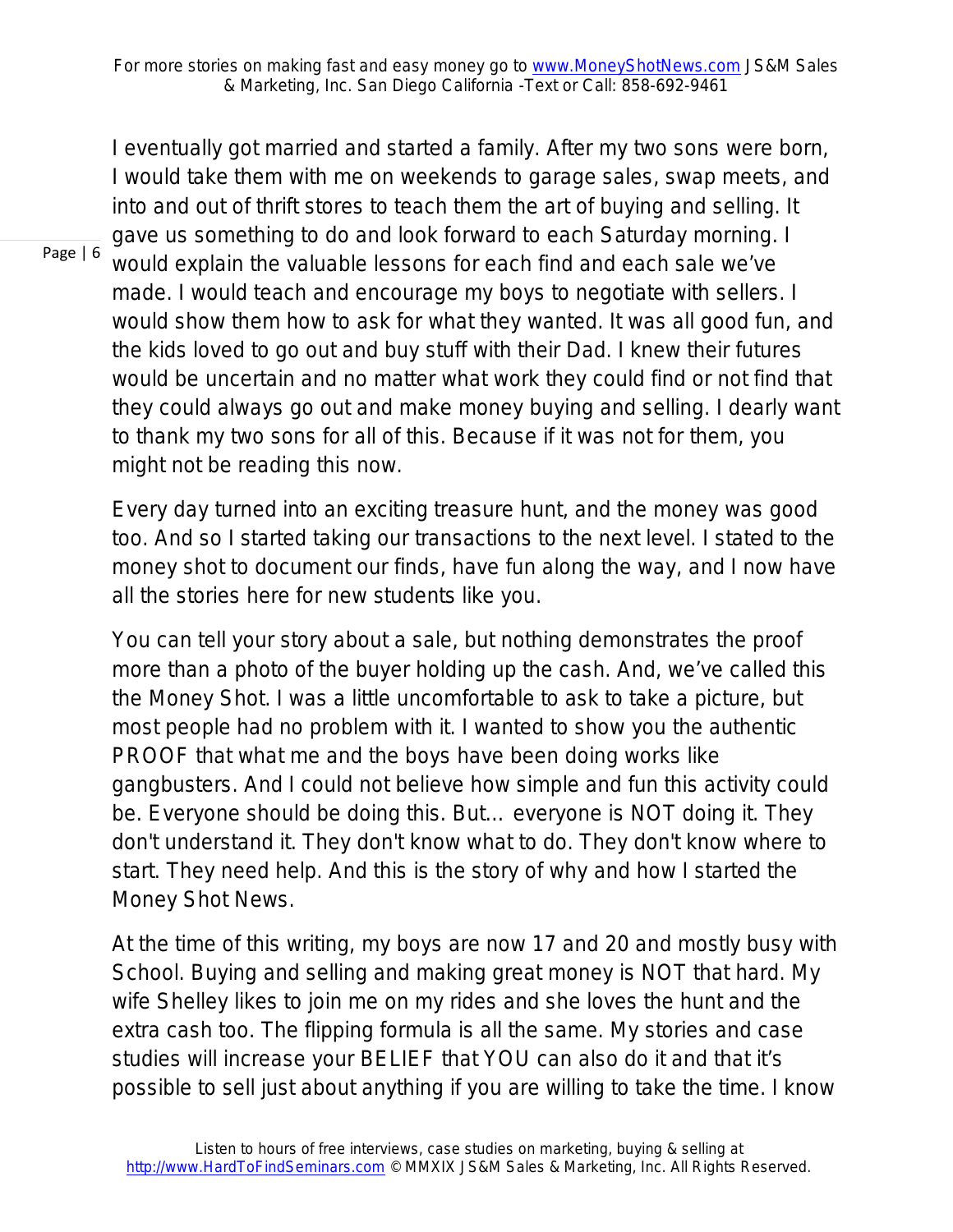this sounds crazy, but I will prove it to you in my collection of stories waiting for you.

Page | 7



## **Special Offer from Michael Senoff**

I would like to make you a onetime offer.

I understand that getting started with something new can be nervewracking.

There are certain people out there who need a coach. They want an expert to run ideas by and want one on one help in growing their business.

I would like to offer this help to you.

Enjoy one full year of personal one to one coaching from me, Michael Senoff for a onetime fee of \$1997.

You will have my cell phone number in hand and can call me for my undivided attention to ask any questions by phone Monday through Friday.

Anything you need, and I will be in your corner to help.

Have something you need to buy?

Need help selling something?

I will review and provide on-time feedback to you.

Any phone calls can be recorded so you can listen to my advice later.

Use me to help close deals, make referrals, or generate significant leads.

If you are at all serious about having me, Michael Senoff in your back pocket for your buying and selling activities for one full year, text or call 858-692-9461